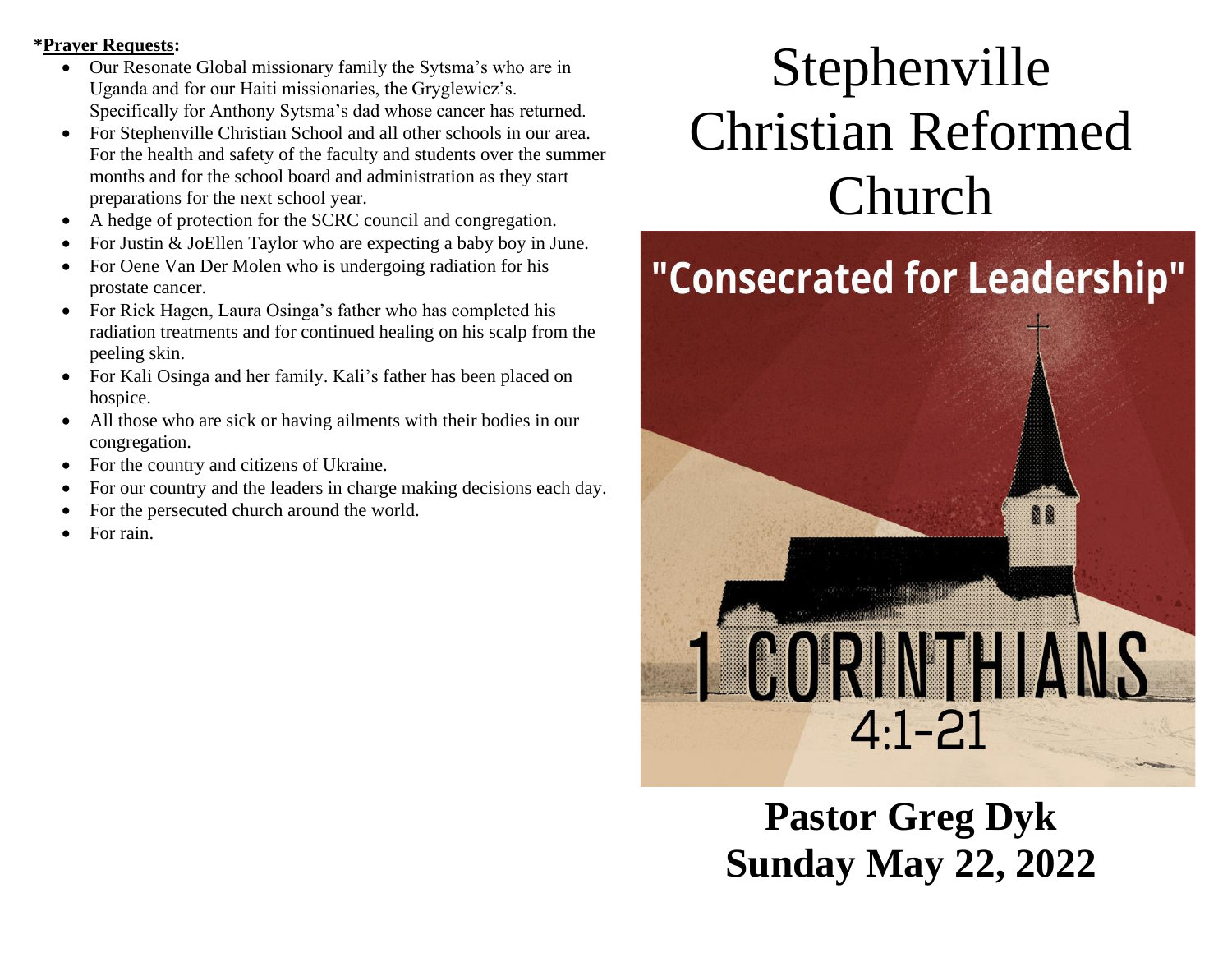# **Sunday Morning Service**

Welcome and Announcements **God Calls Us Into Worship** One: It is good to praise the Lord. **All: We have come to make music to your name, O Most High.** One: We are here to proclaim and testify to your love and faithfulness. **All: O Lord, we are glad because of your deeds, and we sing for joy at the work of your hands.** One: All your works are great. All your thoughts are profound and wise. **All: You and You Alone are to be exalted forever.** \*God's Greeting \*Mutual Greeting \*Songs of Praise – "Holy God, We Praise Your Name" LUYH 540 (1,4) "I Will Sing of My Redeemer" LUYH 568 (1,3,4) God's Will for Our Life **To Give Thanks** Offering: General Fund & World Renew: Ukraine Relief Children's Message \*Song of Praise – "Lord, I Need You" Congregational Prayer **To Listen to His Word** Scripture – I Corinthians 4:1-21 Message – "Consecrated for Leadership" Prayer \*Song of Response – "Savior, Like a Shepherd Lead Us" LUYH 330 (1-4) **To Go Out and Serve** \*God's Blessing \*Sending Song – "Lord, Dismiss Us with Your Blessing" LUYH 933 (1,2) Prelude Welcome Opening Prayer \*Opening Song – "How Lovely Is Your Dwelling" PH 243 (1-3) Song Service Confessional Reading: Heidelberg Catechism LD 15 (PH 876) Time of Prayer Scripture – Psalm 84 Message – "Our Dwelling Place" \*Song of Response – "He Leadeth Me" PH 452 (1-3) \*God's Blessing

**Sunday Evening Service**